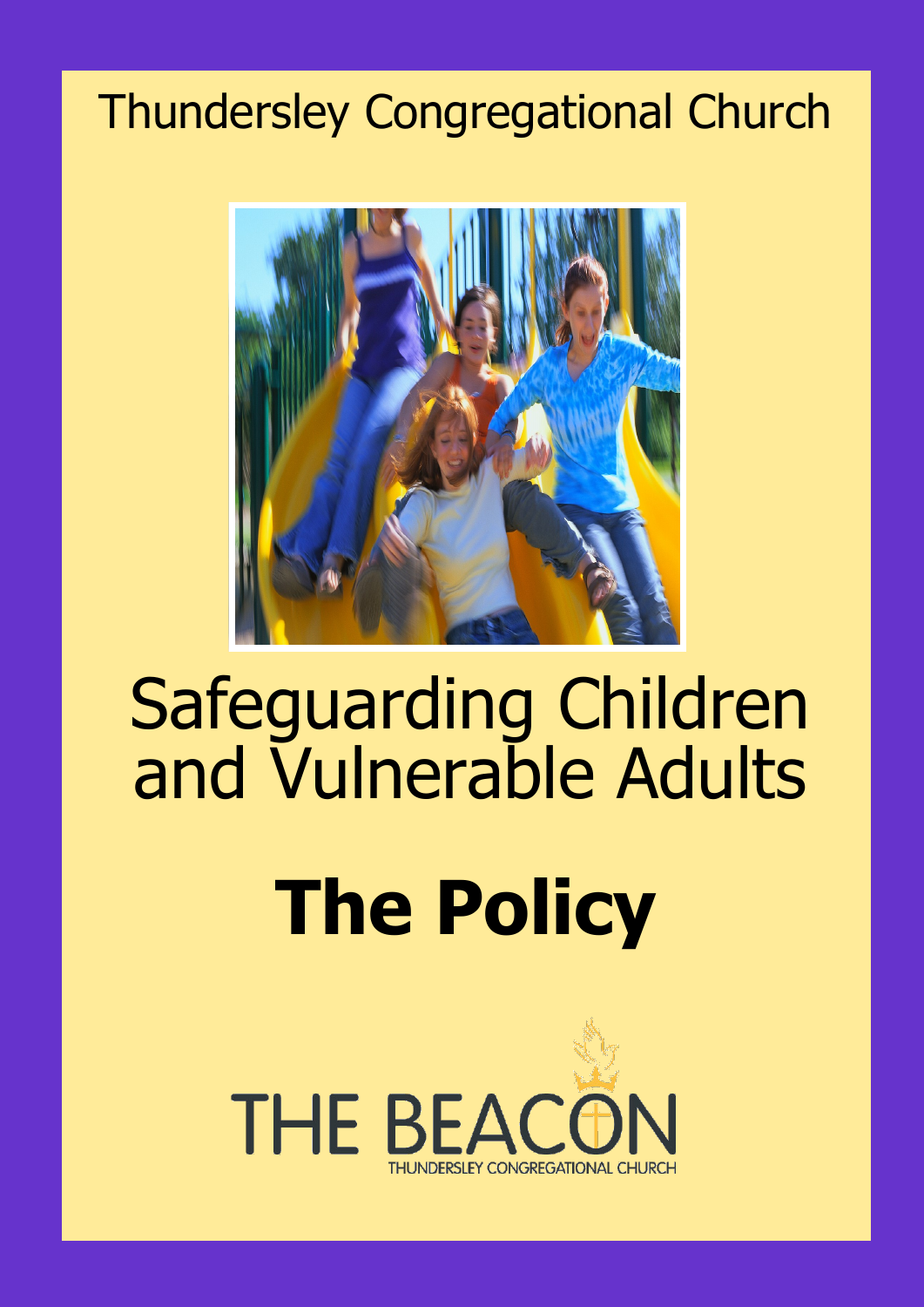### The TCC Policy

#### **1.0 Purpose**

 **1.1** An effective church policy is one which provides clear direction to leaders, workers and others about expected behaviour, including setting boundaries, when dealing with children, youth and vulnerable adults. An effective policy also makes explicit the church's commitment to the development of good practice and sound procedures. This ensures that children, youth and vulnerable adults concerns and referrals may be handed sensitively, efficiently and in ways which support the needs of the child, youth or vulnerable adult.

 **1.2** We will create a positive and loving church atmosphere and attitude toward ministering to the needs of vulnerable adults, children and young people. This includes a threefold commitment:

- **a)** Prayer and pastoral support for both the minsters and those whose needs are ministered to.
- **b)** Protection for vulnerable adults, children, young people and staff will be achieved as far as possible through basic training in protection responsibilities and thereafter following agreed procedures. This will be followed up by support from organisational leaders for each of their volunteers and further support where appropriate from the church leadership team.
- **c)** Pastoral care to vulnerable adults, children and young people who may have been abused.

#### **2.0 Introduction**

 **2.1** TCC takes its responsibilities to protect and safeguard all who come into contact with staff and volunteers seriously. This includes the responsibility to protect and safeguard the welfare of Children, Youth and Vulnerable Adults in its care. "The welfare of the child is paramount" (Children Act 1989).

 **2.2** There are three main elements to our Children, Youth and Vulnerable Adults protection policy;

- **a)** Prevention through the creation of a positive church atmosphere and the teaching, and pastoral support offered to children, youth and vulnerable adults.
- **b)** Protection by following agreed procedures, ensuring leaders and workers are mentored and supported to respond appropriately and sensitively to safeguarding concerns of the children, youth and vulnerable adults.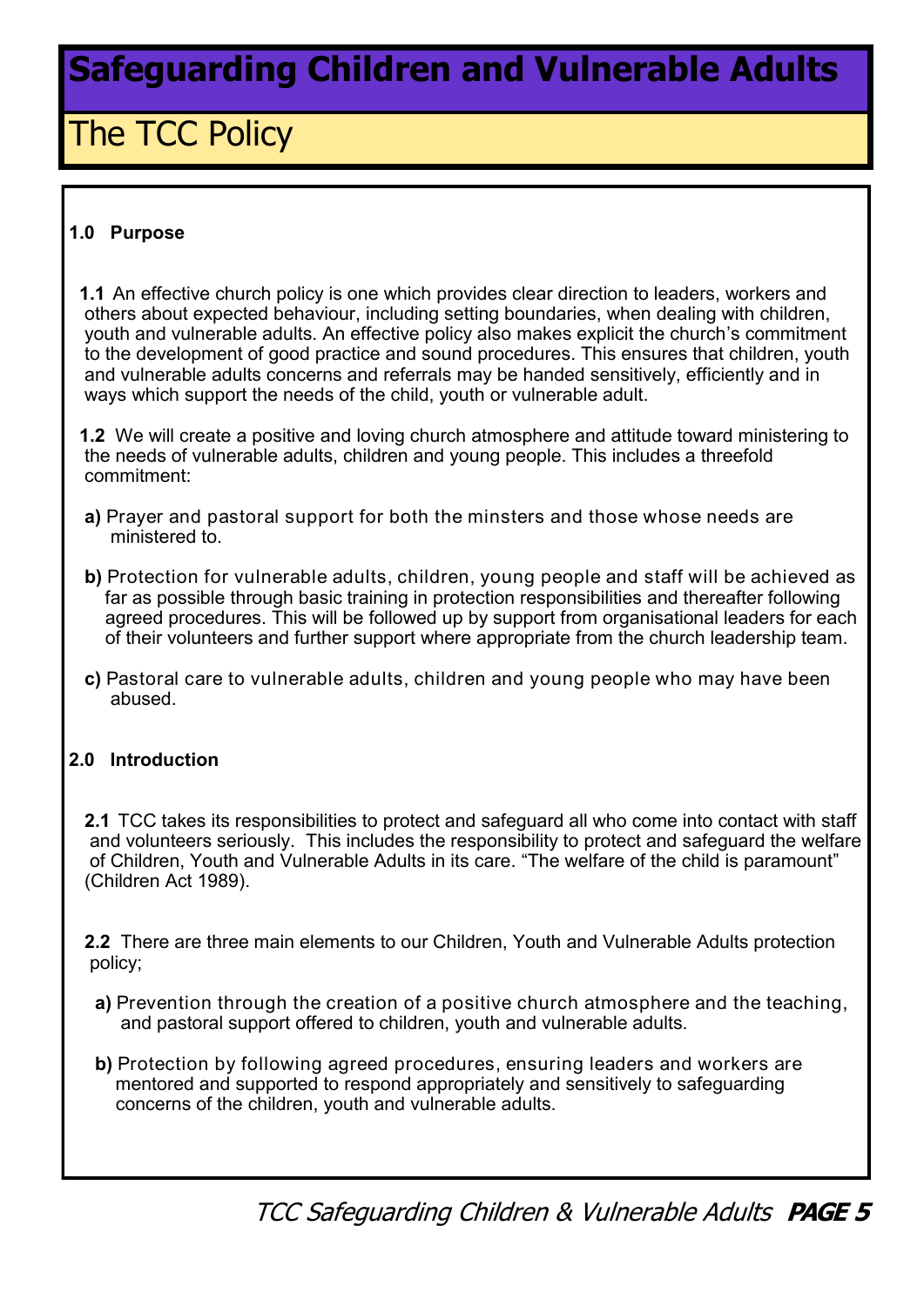#### The TCC Policy

 **(c)** Support to children, youth and vulnerable adults people who may have been abused.

 **2.3** This policy applies to all the children, youth and vulnerable adults, leaders, workers, volunteers and visitors to Thundersley Congregational Church.

 **2.4** This church recognises it is an agent of referral and not of investigation.

#### **3.0 Church Commitment**

**3.1** The leaders at Thundersley Congregational Church recognise that for our children, youth and vulnerable adults, confidence, supportive friends and clear lines of communication with a trusted adult helps to prevent abuse.

- **3.2** We expect our ministries to vulnerable adults, children and young people to:
- **a)** Establish that Jesus is our role for ministry to others.
- **b)** Establish appropriate training for all who minister in the name of the church.
- **c)** Establish and maintain a ministry environment where people feel safe, secure, encouraged to talk and confident that they will be listened to.
- **d)** Establish clear boundaries and to expect that they will be adhered to by all staff and volunteers.
- **e)** Establish effective relationships with relatives and others who may carry the responsibility of care for the individuals (such as parents/guardians, nursing staff or other care providers)
- **f)** Ensure that children, youth and vulnerable adults know that there are adults within the church who they can approach if they are worried or are in difficulty.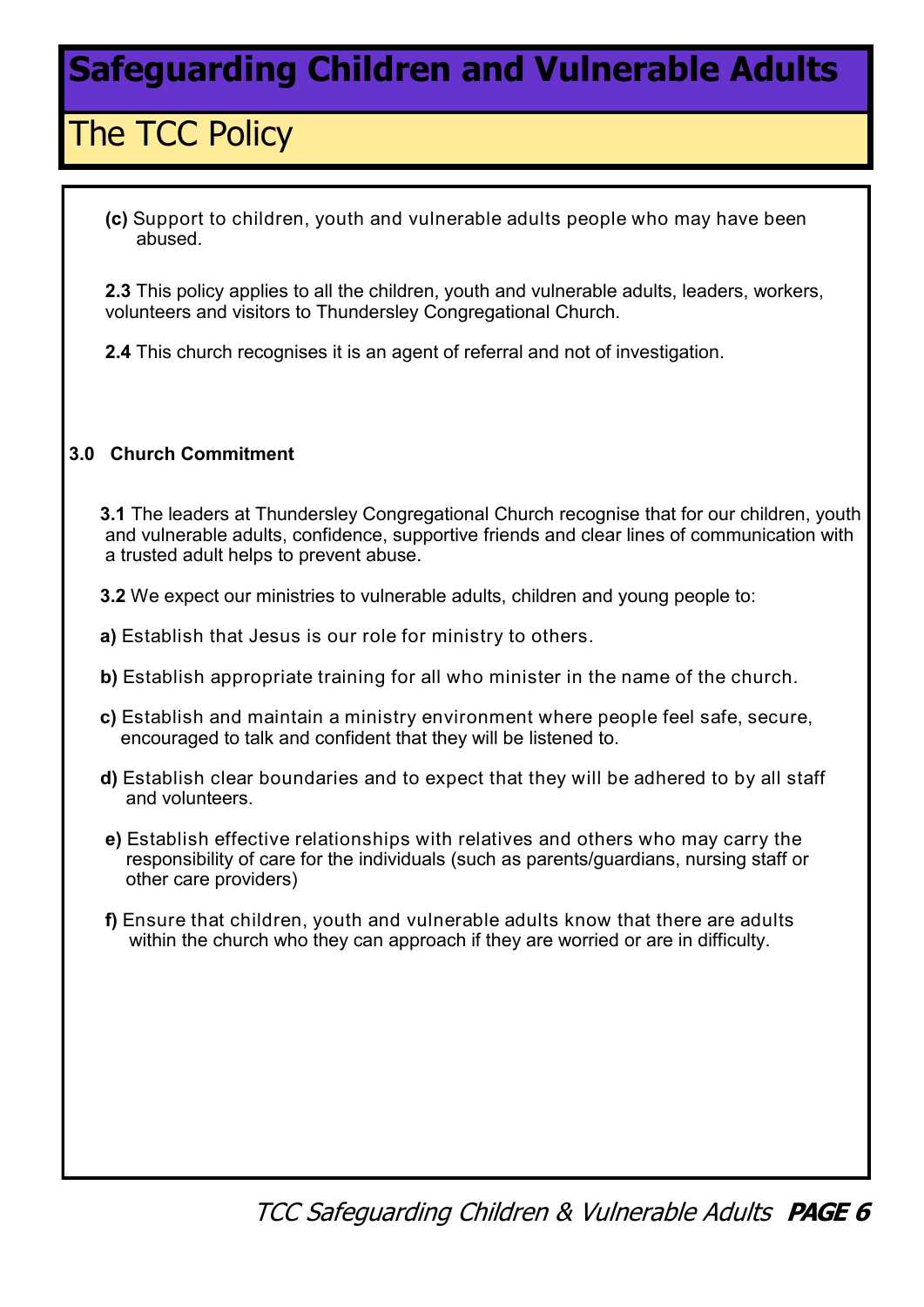### The TCC Policy

#### **4.0 Roles and Responsibilities**

 **4.1** All leaders, workers, volunteers and visitors with or on behalf of children, youth and vulnerable adults have a responsibility to safeguard them. There are, however, key people within the church who have specific responsibilities under safeguarding children, youth and vulnerable adults procedures. The names of those carrying out these responsibilities for the current year are listed on the contacts page of this document.

 **4.2** It is the role of the designated Safeguarding Board to ensure that safeguarding procedures are followed within the church, and to make appropriate referrals to Essex Social Care Services in accordance with church procedures.

 **4.3** If either of the designated coordinators is unavailable the relevant deputy will act in their absence. (See contacts on page 24 for coordinators).

 **4.4** It is the role of the Senior and associate Ministers to advise all leaders, workers and Volunteers to ensure that they are aware of the church's internal procedures, to advise leaders, workers and volunteers and to offer support to those requiring it.

 **4.5** The Elders are responsible for ensuring that the church safe recruitment processes are always followed. As part of the church's recruitment process an enhanced vetting process will be sought on those individuals that have substantial and unsupervised access to children, youth and vulnerable adults.

 **4.6** The role of the Senior Minister is to ensure that the church has an effective policy, that the Churches' Child Protection Advisory Service (CCPAS), Department of Health (DH) and Department of Education (DCSF) guidelines are complied with, and to support the church in this aspect.

 **4.7** The designated Safeguarding Children Co-ordinator, with the designated Safeguarding Vulnerable Adults Coordinator (Senior Minister), provide an annual report for the Church (members) detailing any changes to the policy and procedures; training undertaken by all leaders, workers and volunteers and other relevant issues.

 **4.8** Representatives from the CCPAS are available to offer advice, support and training to the designated Safeguarding Children Co-ordinator.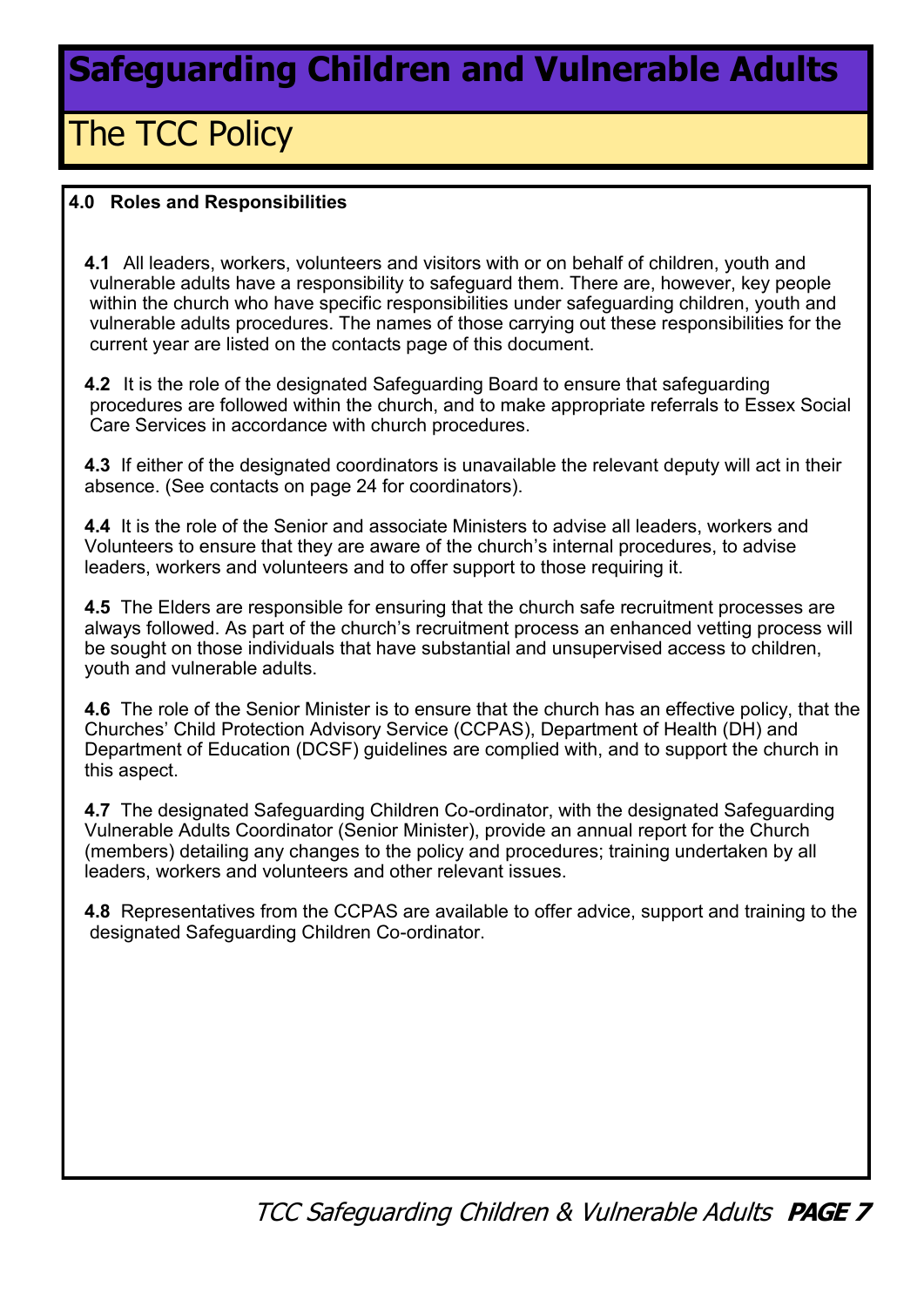### The TCC Policy

#### **5.0 Procedures**

- **5.1** All action is taken in line with the following guidance;
	- **a)** Churches' Child Protection Advisory Service (CCPAS) Guidelines (The Best of Caring), a copy of which is available in the church office.
	- **b)** The Working Together to safeguard children guidelines following under the Children Act 1989 (updated in 2004) issued in March 2015 and revised in February 2020.
	- **c)** "What To Do If You're Worried A Child Is Being Abused" (published by Department of Health, Department for Education Services, Department of Culture Media and Sports, Home Office, Office of Deputy Prime Minister and the Lord Chancellors Department).

 **5.2** Leaders, workers and volunteers are kept informed about the safeguarding children, youth and vulnerable adults responsibilities and procedures through induction, briefings and awareness training. Other individuals in the church will never be unsupervised; they will be working alongside the leaders, workers and volunteers.

 **5.3** Any leader, worker, volunteer or visitor to the church who receives a disclosure of abuse, an allegation or suspects that abuse may have occurred **must** report it immediately to their Primary Support (organisation leader). If the Primary Support or the person who receives the disclosure of abuse feels that further action is necessary they must report it immediately to the designated Safeguarding Children Coordinator or in their absence, the Deputy designated Safeguarding Children Coordinator, or the designated Vulnerable Adults Coordinator or in their absence, the Deputy designated Vulnerable Adults Coordinator as appropriate. In the event of no one being contactable then the person (and/or their Primary Support) who receives the disclosure can refer the suspicion directly to Essex Social Care Services, if the matter is considered urgent.

 **5.4** In liaison with the Senior Minister the designated Coordinator or their Deputy will immediately refer cases of suspected abuse or allegations to the relevant investigating agency (i.e. Essex Social Care Services) by telephone.

 **5.5** The telephone referral to Essex Social Care Services will be confirmed in writing within 24 hours. Essential information will include the child, youth or vulnerable adult's name, address, date of birth, family composition, the reason for the referral, whether the child's parents are aware of the referral (where appropriate), the name of person who initially received the disclosure plus any advice given. The written confirmation must be signed and dated by the referrer.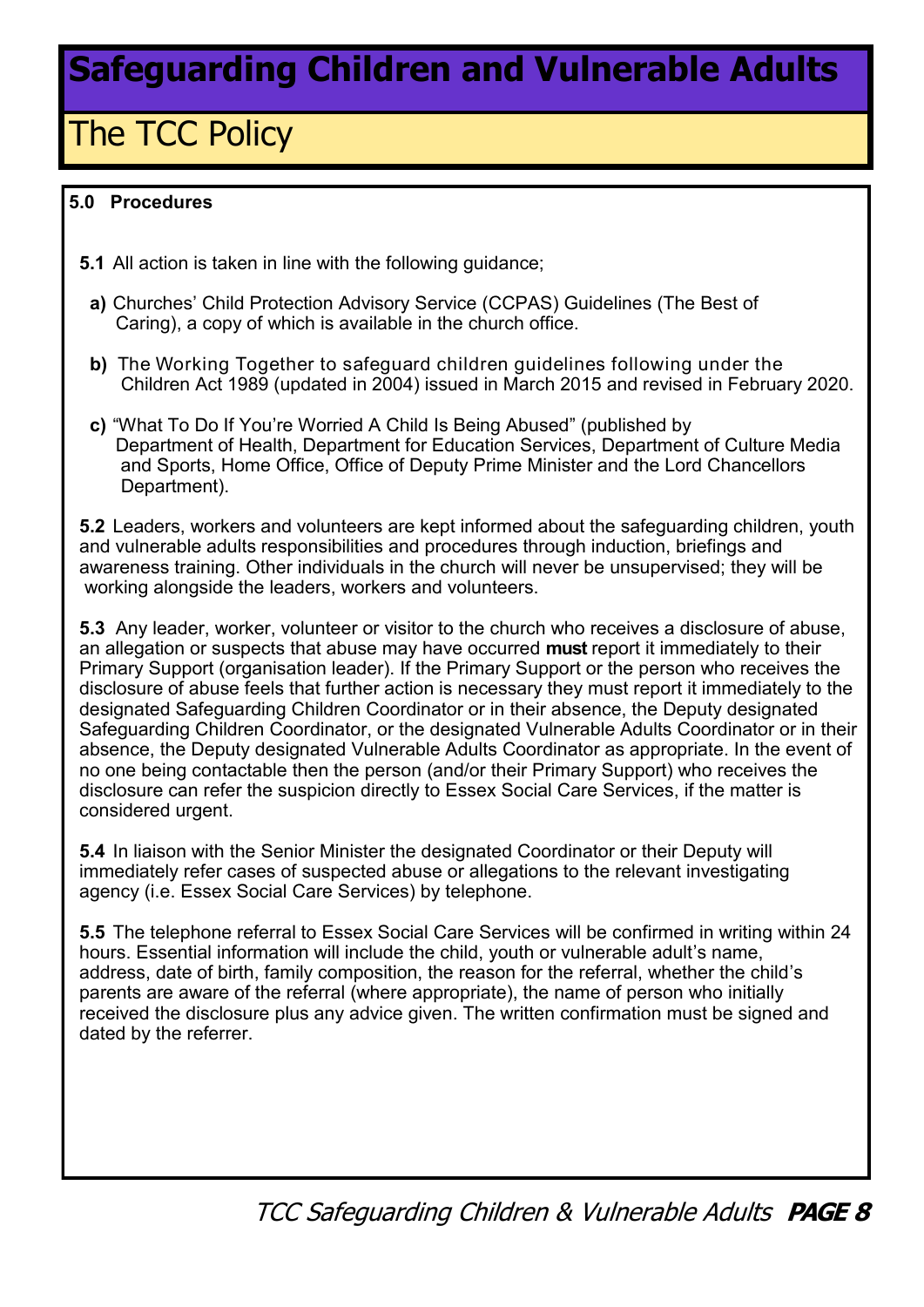### The TCC Policy

 **5.6** We will always undertake to share our intention to refer a child to Essex Social Care Services with the parents or carers unless to do so could place the child at greater risk of harm or impede a criminal investigation. On these occasions advice will be taken from Essex Social Care Services or Essex Police.

 **5.7** A statement on the church notice board will inform parents and carers about our church's duties and responsibilities under the safeguarding children procedures. Parents/guardians can obtain a copy of the church's safeguarding children policy on request.

#### **6.0 Training and Support**

 **6.1** In order to effectively carry out their safeguarding responsibilities, all individuals who work with children, youth and vulnerable adults will undertake appropriate awareness training, which will be up to date by annual refresher sessions.

 **6.2** The Elders will ensure that the Designated Safeguarding Co-ordinators and Deputies, also undertake training in inter-agency working that is provided by the CCPAS, or other appropriate agencies and refresher training at yearly intervals to keep knowledge and skills up to date.

 **6.3** Temporary workers and volunteers who work with children, youth and vulnerable adults in the church will be made aware of their responsibilities and of the church's arrangements for safeguarding vulnerable groups.

 **6.4** Support will be available for leaders, workers and volunteers from the Designated Coordinators in the first instance and from members of the children/young people leadership team where there are concerns about queries regarding the safeguarding of children.

 **6.5** All leaders, workers and volunteers have access to advice and guidance on the boundaries of appropriate behaviour and conduct. These matters form part of the induction interviews and are referred to in the children/young people's handbook.

#### **7.0 Confidentiality**

 **7.1** Confidentiality, particularly in the context of safeguarding is an issue which needs to be fully understood by all those working with children, youth and vulnerable adults. The only purpose of confidentiality is to benefit the child. A leader, worker or volunteer must never guarantee confidentiality to a child, youth or vulnerable adult nor should they agree with them to keep a secret. Where there is a safety concern this must be reported to the designated Safeguarding Coordinator and may well require further investigation by the appropriate authorities.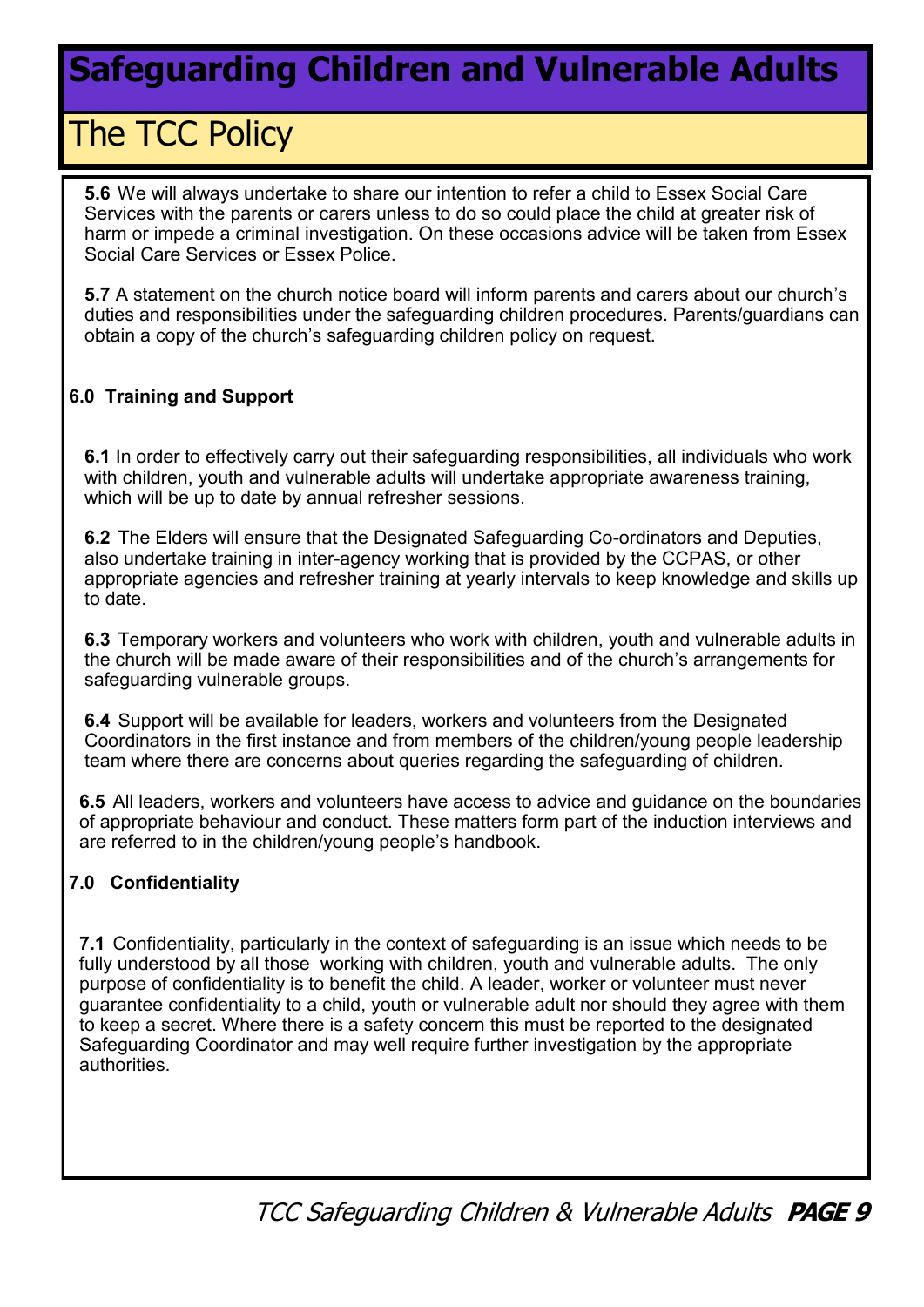### The TCC Policy

**7.2** Whilst every effort will be made to ensure that confidentiality is preserved, this will be governed by what may be an overriding need to protect a person who has been or is at risk of abuse. All those working with vulnerable adults must be clear that it is not possible to keep information about suspected or actual abuse confidential. The needs of the vulnerable person and the potential risk to others requires you to share information about abuse to the Senior Minister or appropriate Elder.

 **7.3** It should be noted that at TCC our policy is to never offer a promise of confidentiality in any circumstances as you may need to seek advice on something that you are told or become aware of. All counsellors must have appropriate supervision.

 **7.4** Leaders, workers and volunteers will be informed of relevant information in respect of individual cases regarding safeguarding children, youth and vulnerable adults on a "need to know basis" only. Any information shared with a member of the church in this way must be held confidentially to themselves.

#### **8.0 Records and Monitoring**

 **8.1** Well-kept records are essential to good safeguarding practice. Our church is clear about the need to record any concern held about a children, youth or vulnerable adult within our church, the status of such records and when these records should be passed over to other agencies.

 **8.2** Any leader, worker or volunteer receiving a disclosure of abuse or noticing signs or indicators of abuse, must make an accurate record as soon as possible noting what was said or seen, putting the event in context, and giving the date, and location. All records will be dated and signed and will include the action taken.

 **8.3** These file notes are kept in a confidential file, which is separate to other files, and stored in a secure place (in the church safe). In the same way notes must be kept of any person who is being monitored for safeguarding reasons.

 **8.4** If a child/young person transfers from the church, these files will be copied for the new establishment and forwarded to the child/young person's new church marked confidential and for the attention of the receiving church's designated Safeguarding Children Co-ordinator. However this will only be possible if the Safeguarding Children Co-ordinator receives notification of the child/young person's new church. In the case of vulnerable adults, advice on passing on information will be sought from the appropriate agencies (such as Social Services).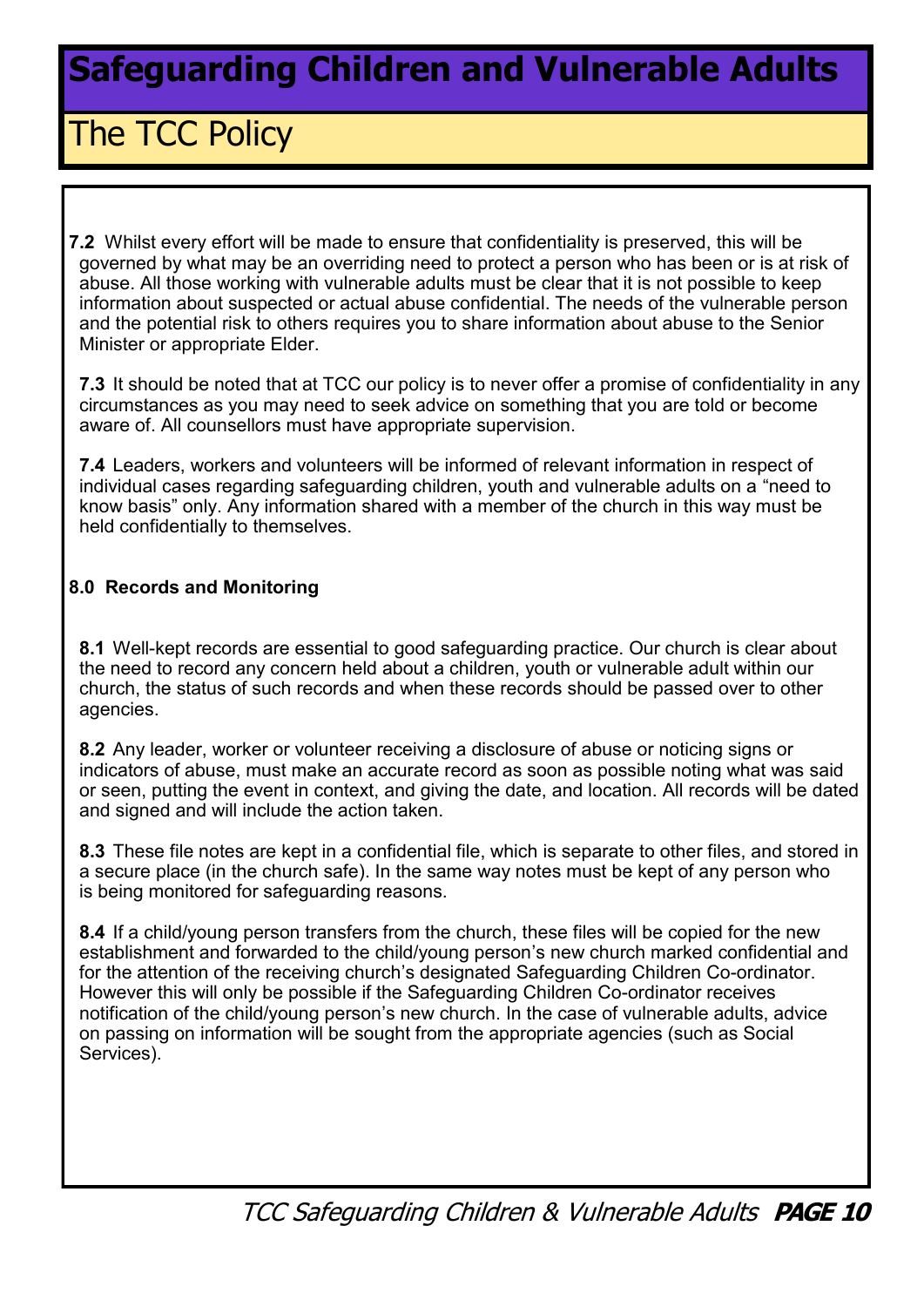### The TCC Policy

#### 9**.0 Attendance at Safeguarding Children Conferences**

 **9.1** The designated Safeguarding Co-ordinator will, if required, attend a conference called in respect of a child, youth or vulnerable adult. They may be accompanied by other church members if this is of benefit to the child, youth or vulnerable adult.

 **9.2** The designated Safeguarding Co-ordinators will be available to offer leaders, workers and volunteers attending a safeguarding conference the necessary support and guidance.

#### **10.0 Supporting Children, Youth and Vulnerable adults at Risk**

 **10.1** Our church recognises that children, youth and vulnerable adults who are abused or who witness violence may find it difficult to develop a sense of self-worth or view the world as a positive place.

 **10.2** This church may be the only stable, secure and predictable element in the lives of children, youth and vulnerable adults at risk. Nevertheless, whilst at church their behaviour may still be challenging and defiant or they may be withdrawn.

1**0.3** This church will endeavour to support children, youth and vulnerable adults through:

- The church ethos, which promotes a positive, supportive and secure environment, giving all children/young people and adults a sense of being respected and valued.
- All leaders, workers and volunteers agree a consistent approach which will endeavour to ensure that children, youth and vulnerable adults know that some behaviour is unacceptable but she/he is valued.
- The church will offer pastoral help from experienced children, youth and vulnerable adults' workers to any children, youth or vulnerable adults requiring such help. These individuals will be aware of the church's safeguarding policy.
- Regular liaison with other professionals and agencies that support the children, youth, vulnerable adults and their families.
- A commitment to develop productive, supportive relationships with parents, whenever it is in the child, youth and vulnerable adult's best interest to do so.
- The development and support of a responsive and knowledgeable leadership, trained to respond appropriately in safeguarding children, youth and vulnerable adults situations.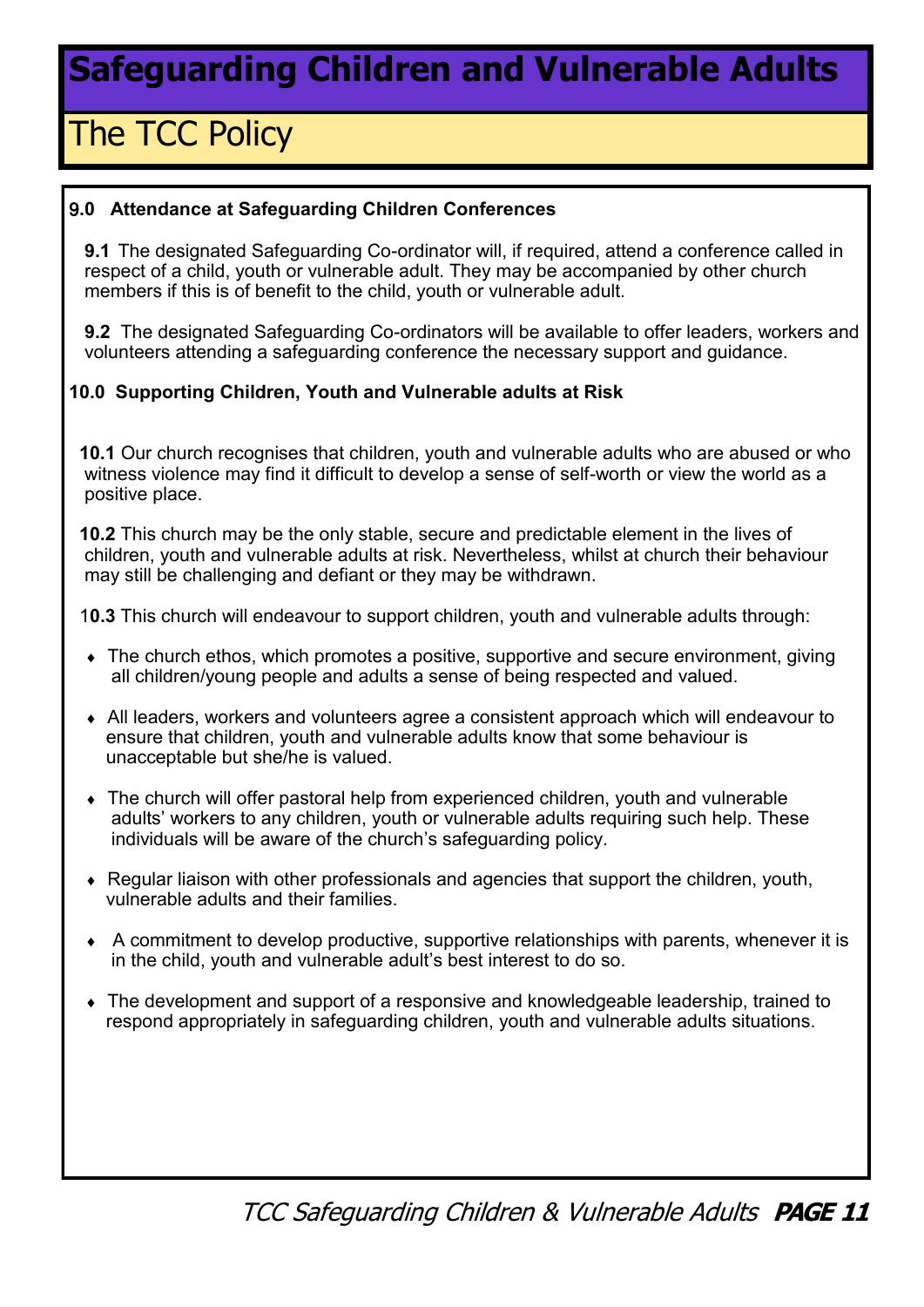### The TCC Policy

- . Recognition that statistically children with behavioural difficulties and disabilities are most vulnerable to abuse so leaders, workers or volunteers who work in any capacity with children or young people with profound and multiple disabilities, sensory impairment and/ or emotional and behavioural problems, will need to be particularly sensitive to signs of abuse.
- Recognition that in a home environment where there is domestic violence, drug or alcohol abuse, children/young people may also be vulnerable and in need of support or protection

#### **11.0 Safeguarding Church and Staff.**

 **11.1** It is essential that the high standards of concern and responsibility adopted with regard to alleged abuse by parents or carers are similarly displayed when members of the church are accused of abuse.

 **11.2** Only authorised agencies may investigate allegations of abuse (Social Care Services, the Police or in some areas, the NSPCC). Whilst it is permissible to ask the children, youth or vulnerable adult simple, non-leading questions to ascertain the facts of the allegation, formal interviews and the taking of statements is not.

 **11.3** The procedure to be followed in the event of an allegation being made against a member of staff is set out within the appropriate handbook which is held by the coordinator.

 **11.4** Where an allegation of abuse has been made the designated Safeguarding Children Co-ordinator should in the first instance contact the CCPAS. The Senior Minister should be kept informed. Through discussion and consultation, a decision will be made as to whether to make a referral to Essex Social Care Services. Where the allegation is against the Safeguarding Children Co-ordinator, the Senior Minister will take this action.

 **11.5** If for any reason it is decided that a referral to Essex Social Care Services is not appropriate, it will be necessary to address matters in accordance with the church's disciplinary procedures in liaison with the Senior Minister.

 **11.6** Where services or activities are provided separately by another body using the church's premises, the Senior Minister and Elders will seek assurance that the body concerned has appropriate policies and procedures in place in regard to safeguarding children, youth and vulnerable adults and child protection.

TCC Safeguarding Children &Vulnerable Adults **PAGE 12**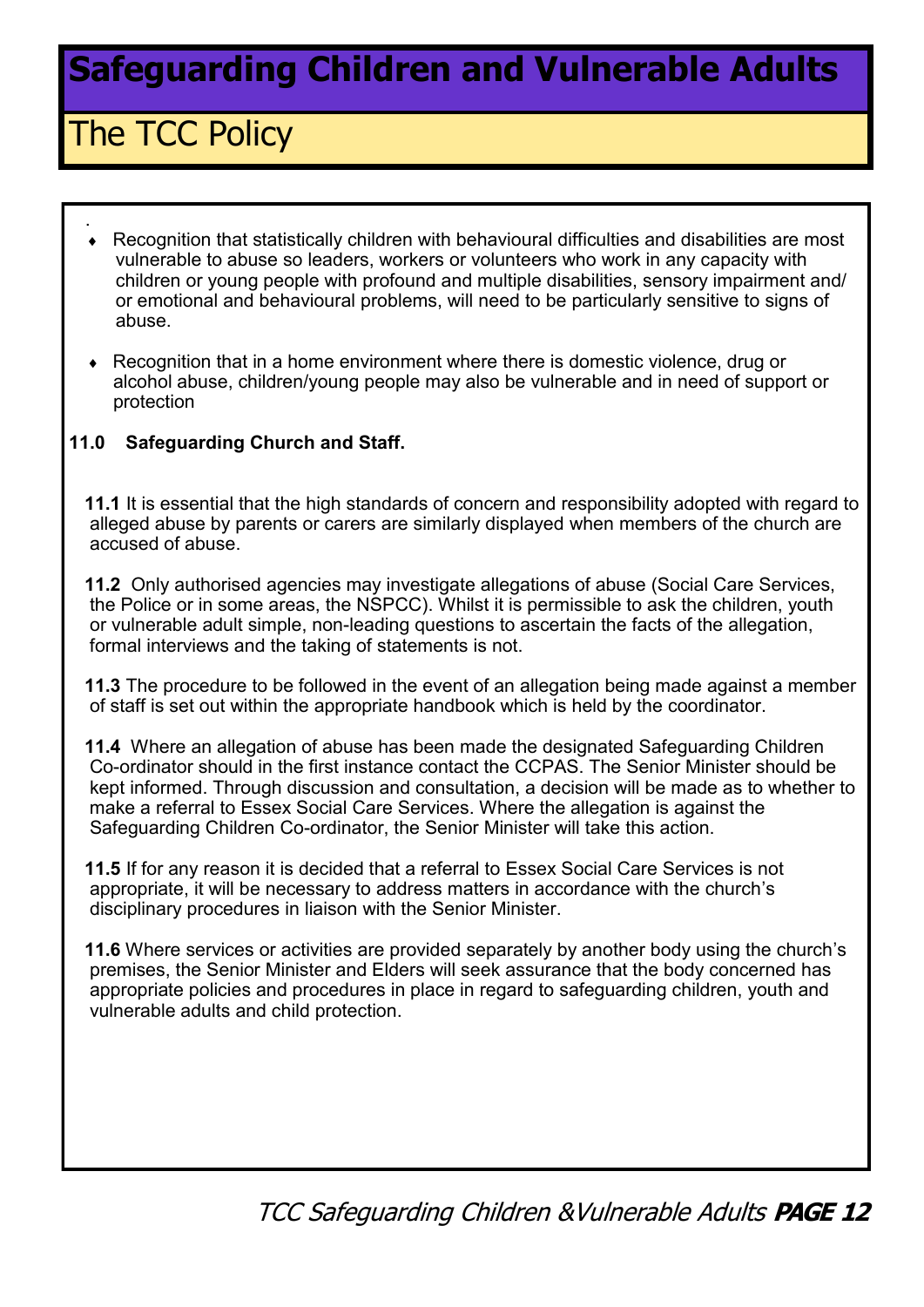#### The TCC Policy

#### **12.0 Whistle blowing**

 **12.1** We recognise that children, youth and vulnerable adults cannot be expected to raise concerns for themselves in an environment where leadership and members fail to do so. Therefore, we recognise that 'whistle blowing' is to be regarded as good practice.

 **12.2** All leaders, workers and volunteers should be aware of their duty to raise concerns about the attitude or actions of colleagues. If necessary they should speak to the Senior Minister or the Safeguarding Children Co-ordinator or CCPAS.

#### **13.0 Social Media**

- **13.1** The Church recognises that using the Internet (and other forms of technology) is an important part of the lives of the children and young people we work with. We understand that for many children and young people, using the Internet is a regular part of their lives and has a significant impact on their social development. In accordance with The Church's Safeguarding Policy, we recognise that we must take all possible steps to protect young people from significant harm or risk whilst using the Internet or any other form of technology. We also recognise the importance of establishing and updating procedures to ensure workers are protected whilst they work with children and young people.
- **13.2** It is not appropriate to have private non-work/group related contact in the form of electronic communication with the children and young people with whom we work. We recognise that there will be times when it is necessary and important to use electronic communication. However, we recognise the need for an appropriate response and always encourage face-to-face contact as opposed to a contact or reply via online methods of communication.

Only use electronic communication for reasons relating to work with children and young people, not for general socialising. Your line manager or youth group leader should be aware when you are using electronic communication. This must be set up as part of a group communication and not by an individual.

 **13.3** Parental consent for using electronic forms of communication is essential and should be included on annual consent forms or by letter with a return slip agreeing to the use of this form of communication. It should be outlined what means you will be using for communication and what information you will be communicating. It is important to explain this policy and practice to parents and carers and seek to ensure they are aware and are happy in the use of electronic communication and what type of electronic communication is being used (e.g. email).

TCC Safeguarding Children & Vulnerable Adults **PAGE 13**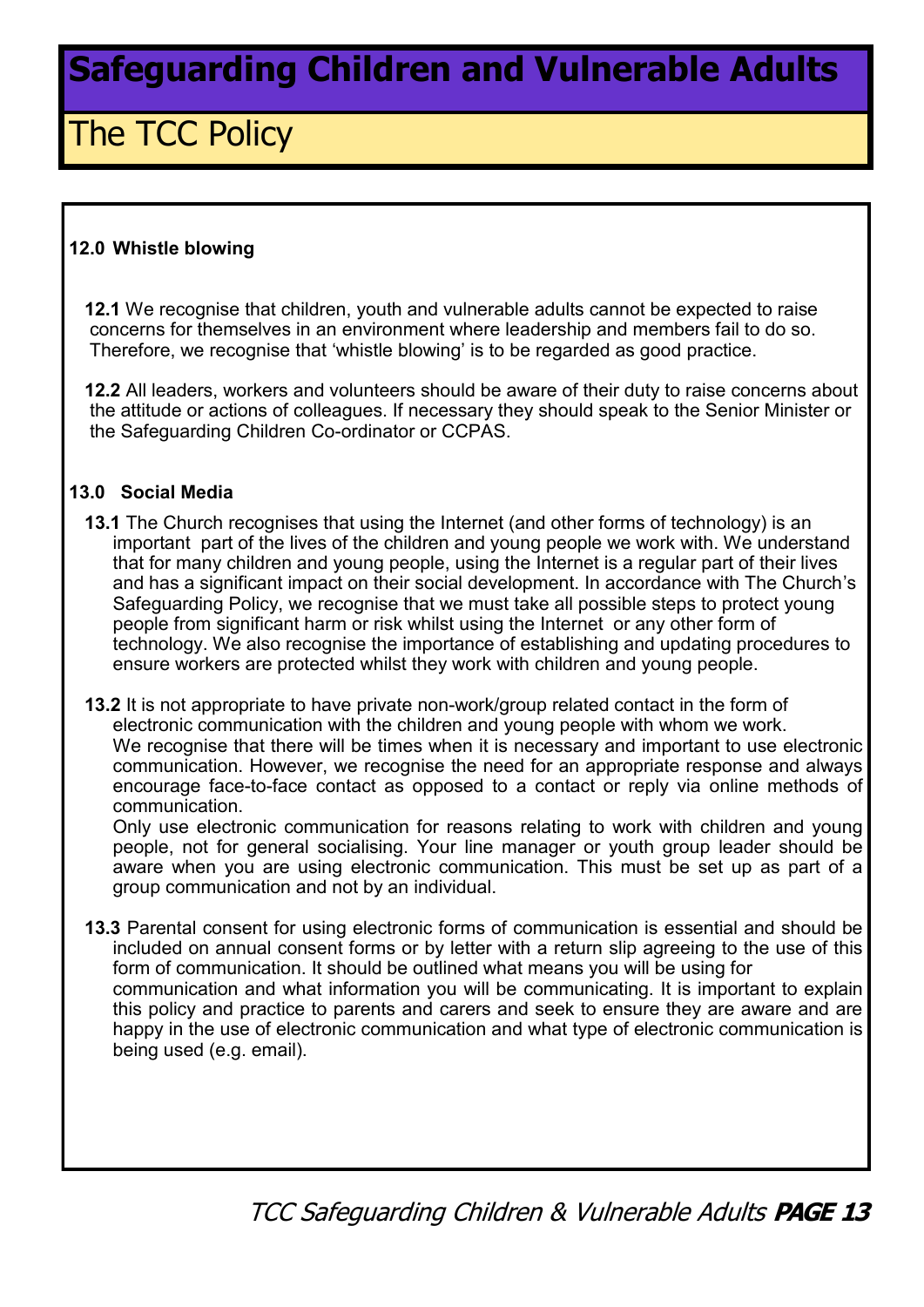#### The TCC Policy

#### **cont:**

Only church post holders holding a valid Disclosure and Barring Check may have their contact details included in the web-site or contact young people directly by electronic means. It is recommended that meeting times are only given on a church web-site for children's groups where all children are met by parents or carers and there is no unrestricted entry to the building. (i.e. there is a locked door with bell or someone attending the entrance). It is recommended that all contact with under 18's or other vulnerable persons through e-mail, message boards, etc is available for inspection in some other way as agreed by the church. It is recommended that phone calls and texts between leaders and young people are kept brief and functional. For example, 'what time is club tonight?' 'It's at 7, see you there'.

**13.4** 'Internet' communication specifically refers to the use of social networking sites such as Bebo, Facebook, Twitter and other websites of a similar nature. 'Email' communication specifically refers to the use of emails, including written text and/or pictures sent from personal or work accounts. Email should only be used to communicate specific information (times and dates of events, for example). It should not be used as a relationship building tool. Only use a 'shared' email account where all church/group leaders can access any emails, regardless of whether it is private or public. This would allow communication amongst leaders and young people to remain safe. Only group emails should be used. Workers should encourage appropriate 'face to face' contact where possible. Conversation (repeated sending of emails between two individuals) via email is discouraged. Workers should make their line manager or team leader aware when they are using email to contact young people. Email histories should be kept and dated. email should only be used to convey information and not used as a relationship tool. However, if a young person discloses information or anything of a concerning matter arises via email, do not respond to the email. Make attempts to contact the young person via other methods of communication and where possible, arrange to meet face to face if necessary. Ensuring that this is in line with other safeguarding procedures, not alone etc.

- **13.5** All language should be appropriate and where possible 'standard responses' should be used (e.g. if you have sent an email out containing event details and receive a reply asking for further details, create a standard response with additional details so that all young people receive the same information). Take great care over the language used to reduce the risk of misinterpretation. When sending emails, do not use informal language such as shorthand or 'text language' as this can often be misunderstood and lead to further complications.
	- **13.6** When using email/the Internet for communication with young people (within the guide lines above), it is advised that it should take place between the hours of 9am-5pm. If a project takes place in the evening (after 5pm) and it is necessary to send an email or use the Internet, seek advice from your line manager/group leader but there should be no email communication after 9pm.

TCC Safeguarding Children & Vulnerable Adults **PAGE 14**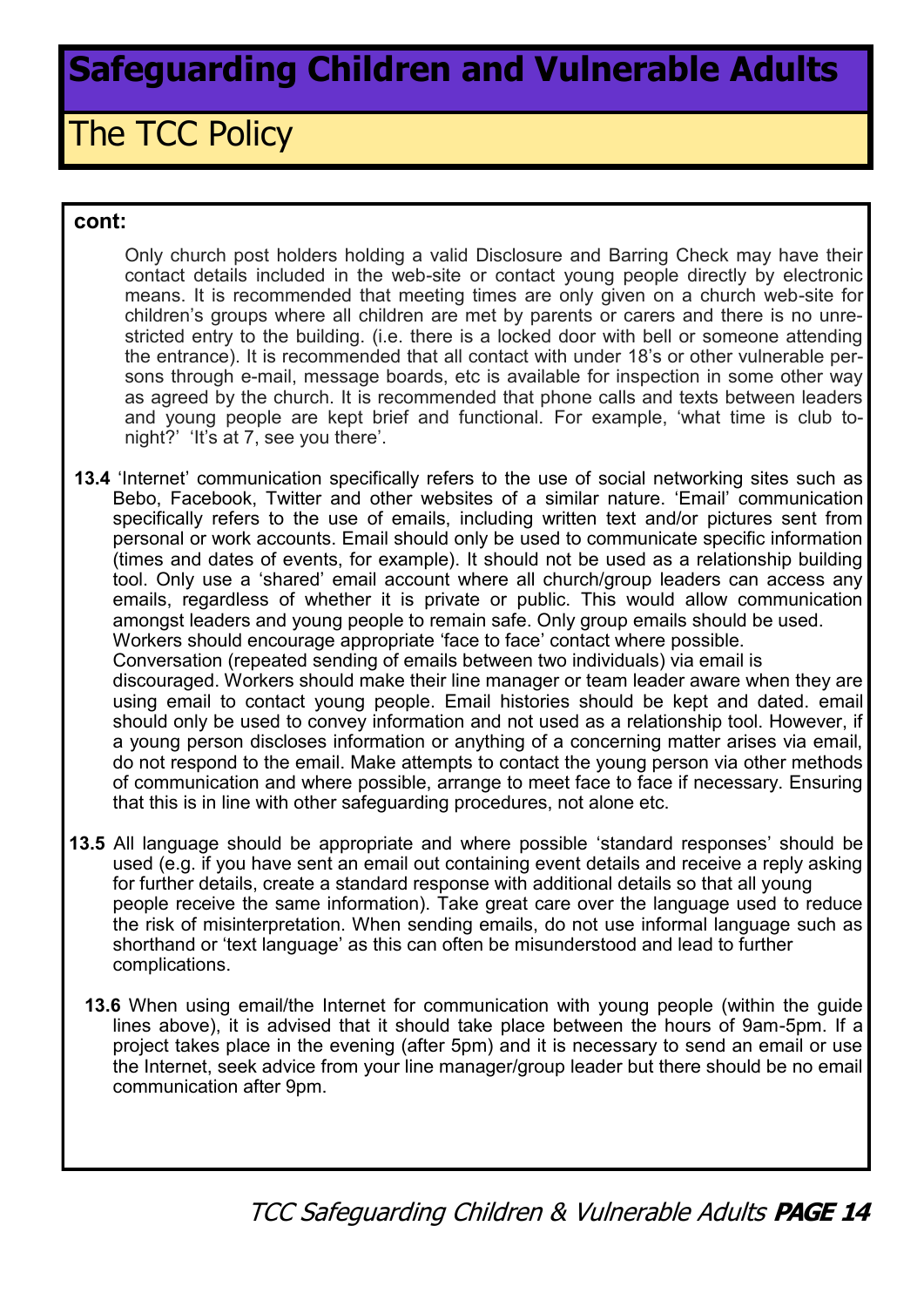#### The TCC Policy

 **13.7** You should not add children or young people on your personal social networking page who are part of the children's and youth ministry at your church or group and who are under the age of 18. You can set up a Facebook group for your project or group and invite them to be members (that is if they are over the required minimum age limit – which is 13 for Facebook). Only use an agreed social networking account for contact with children and young people with whom you are working. This should normally be an account set up specifically for this purpose on behalf of a group rather than an individual (use project ac counts, never personal accounts).

Do not use their personal social networking or instant messaging accounts for contact with children and young people. Seek to ensure that your personal profiles on any social networking sites are set to the highest form of security to avoid young people accessing personal information or seeing any pictures of a personal nature.

 **13.8** The rationale for texting and calling is the same as social networking and email contact. Be very careful in what language you use. It is not encouraged for workers to give out their personal mobile number to young people. However it is recognised that this may be needed at times. Texting late in the evening has the potential to be viewed as inappropriate. Therefore no texting after 9pm should take place. Discourage text conversation or phone conversation where it is not about communicating information. When you have received a phone call/text or made a phone call/text to a young person that is not giving out information you must make a record of the conversation and report it to your line manager or group leader. As much as possible do not give children or young people your personal number.

#### **Group code of conduct.**

- Be respectful of other people's privacy.
- Never give away personal information.
- If you wouldn't say it, don't send it.
- Be polite.
- Maintain a history, so anything you send/say can be traced.

Encourage the children and young people to discuss what acceptable and unacceptable behaviour is. Put this code of conduct on the wall as a visual reminder. Most children and young people use mobile phones and the Internet appropriately; how ever when technology is abused there may be legal consequences

TCC Safeguarding Children & Vulnerable Adults **PAGE 15**